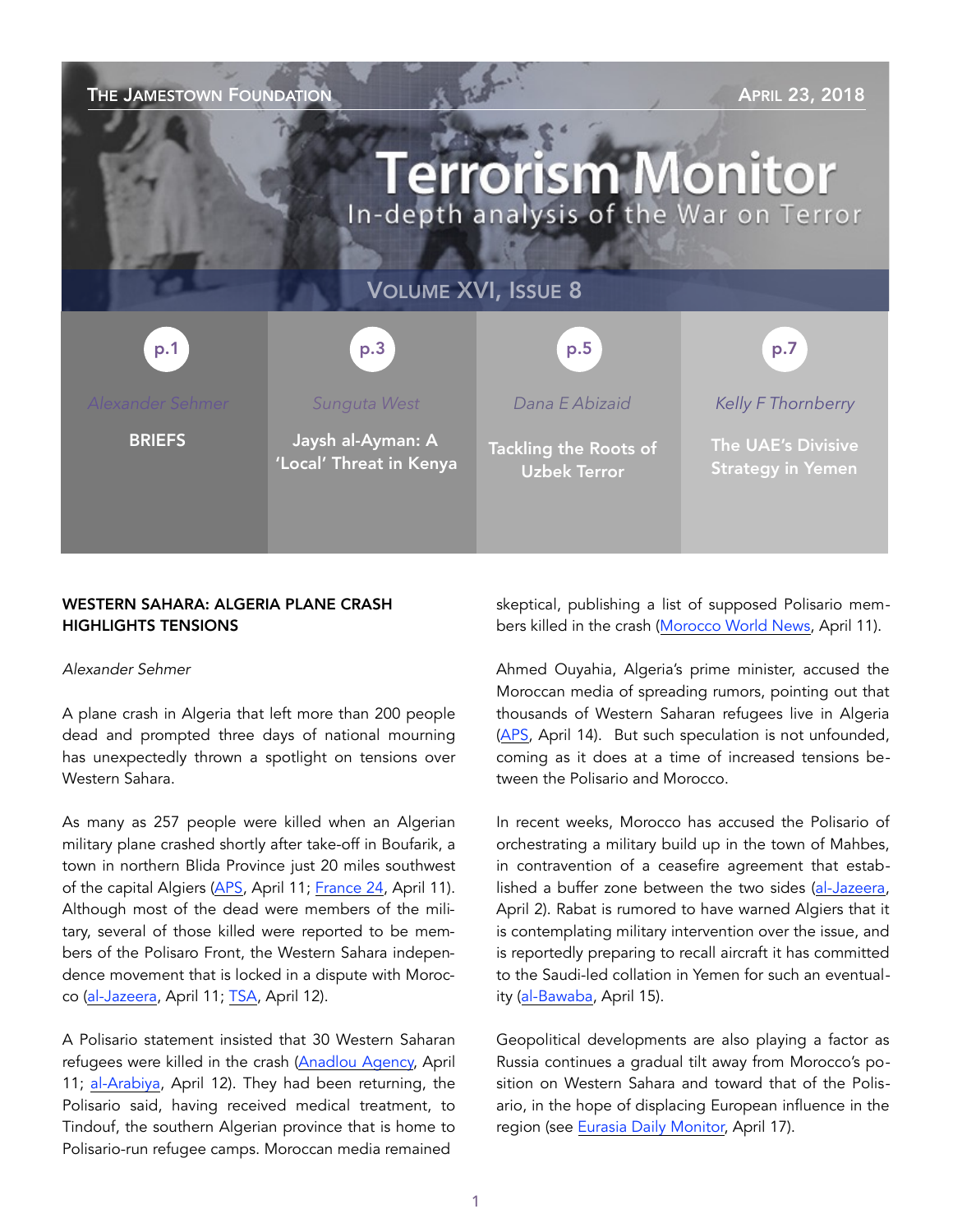Algeria protests that it should not be dragged into a conflict between the Polisario and Morocco ([APS,](http://www.aps.dz/algerie/72592-l-algerie-ne-cedera-pas-a-l-offensive-mediatique-marocaine-et-observe-la-sagesse-dans-le-traitement-des-questions-internationales) April 14). It has, however, backed the Polisario since the mid-1970s, sheltering the group in exile after Moroccan and Mauritanian forces marched into the Saharan territory that colonial power Spain was at that point rapidly vacating.

Since 1991, the United Nations Mission for the Referendum in Western Sahara (MINURSO) has sat between the two sides, making only limited progress—accused of overreach by Morocco, and by the Polisario of not doing nearly enough. The mission is due to have its mandate renewed at the end of this month.

Tensions over towns in the buffer zone are not uncommon. In that context, Moroccan troop movements are less alarming, even in the light of Moscow's fickle favor. The lack of progress on any settlement is the source of frequently frustration in the camps in Tindouf, but the ceasefire has weathered such storms before.

#### NIGER: JIHADISTS PLAY ON LOCAL GRIEVANCES

#### *Alexander Sehmer*

The abduction of an aid worker in Niger highlights insecurity in the country's northwest, near the border with Mali, a situation that is unlikely to be tackled by military might alone.

Suspected jihadists abducted a German aid worker in Ayorou, part of Niger's troubled Tillaberi region, about 120 miles northwest of the capital of Niamey, on April 11. According to reports, he and four Nigerien colleagues were ambushed by eight gunmen on motorcycles, who left the Nigeriens tied up and blindfolded, before setting fire to the vehicle in which the group had been travelling and escaping across the border to Mali ([ActuNiger,](mailto:http://www.actuniger.com/societe/14010-tillaberi-un-humanitaire-allemand-enleve-a-tingarane-nord-niger.html) April 11).

Western aid workers in the region are targets for jihadists—in 2016, gunmen in Niger abducted the U.S. aid worker Jeffery Woodke, whose fate remains unknown—but at the time of writing, no group had claimed to be behind the recent abduction. Niger's Tahoua and Tillaberi regions are a focus of militant activity, however, and a number of jihadist groups operate there, among them the al-Qaeda alliance of Jamaat Nusrat al-Islam Wal Muslimeen (JNIM) and the Islamic State in the Greater Sahara (ISGS).

Led by Adnan Abu al-Walid al-Sahrawi, a former spokesman for the Movement for Unity and Jihad in West Africa (MUJAO), ISGS is a particular menace to Niger. The group was likely responsible for the ambush in Tongo Tongo in October last year in which four U.S. troops were killed, along with five Nigerien soldiers ([al-](https://www.aljazeera.com/news/2017/10/troops-killed-ambush-joint-niger-patrol-171005041922809.html)[Jazeera,](https://www.aljazeera.com/news/2017/10/troops-killed-ambush-joint-niger-patrol-171005041922809.html) October 5, 2017; [Africa News,](http://www.africanews.com/2018/01/14/islamic-state-affiliate-claims-deadly-attack-on-us-troops-in-niger//) January 14). It was also behind an attack in February that year on a Nigerien military patrol, in which militants killed as many as 17 Nigerien troops ([RFI,](http://www.rfi.fr/afrique/20170223-niger-11-militaires-tues-attaque-frontiere-malienne-tliwa) February 23, 2017; Afrique [Sur 7,](https://www.afrique-sur7.fr/373835-niger-larmee-nigerienne-perd-11-soldats-dans-une-embuscade-a-tilwa) February 23, 2017; [Journal du Mali,](http://www.journaldumali.com/2017/02/23/niger-letat-islamique-sahel-revendique-lattaque-contre-larmee-nigerienne/) February 23, 2017). A thwarted 2016 attack on the Koutoukalé prison outside Niamey has also been attributed to the group ([Africa News,](http://www.africanews.com/2016/10/17/attack-on-a-prison-holding-terrorists-in-niger-foiled//) October 17, 2016).

As a MUJAO commander, al-Sahrawi specifically threatened Niger over its cooperation with France in anti-terrorism efforts ([al-Jazeera,](https://www.aljazeera.com/news/africa/2013/05/201352394018909665.html) May 24, 2013). And while he appears to descend from the Sahrawi people, he has managed to secure a following among the ethnic Fulani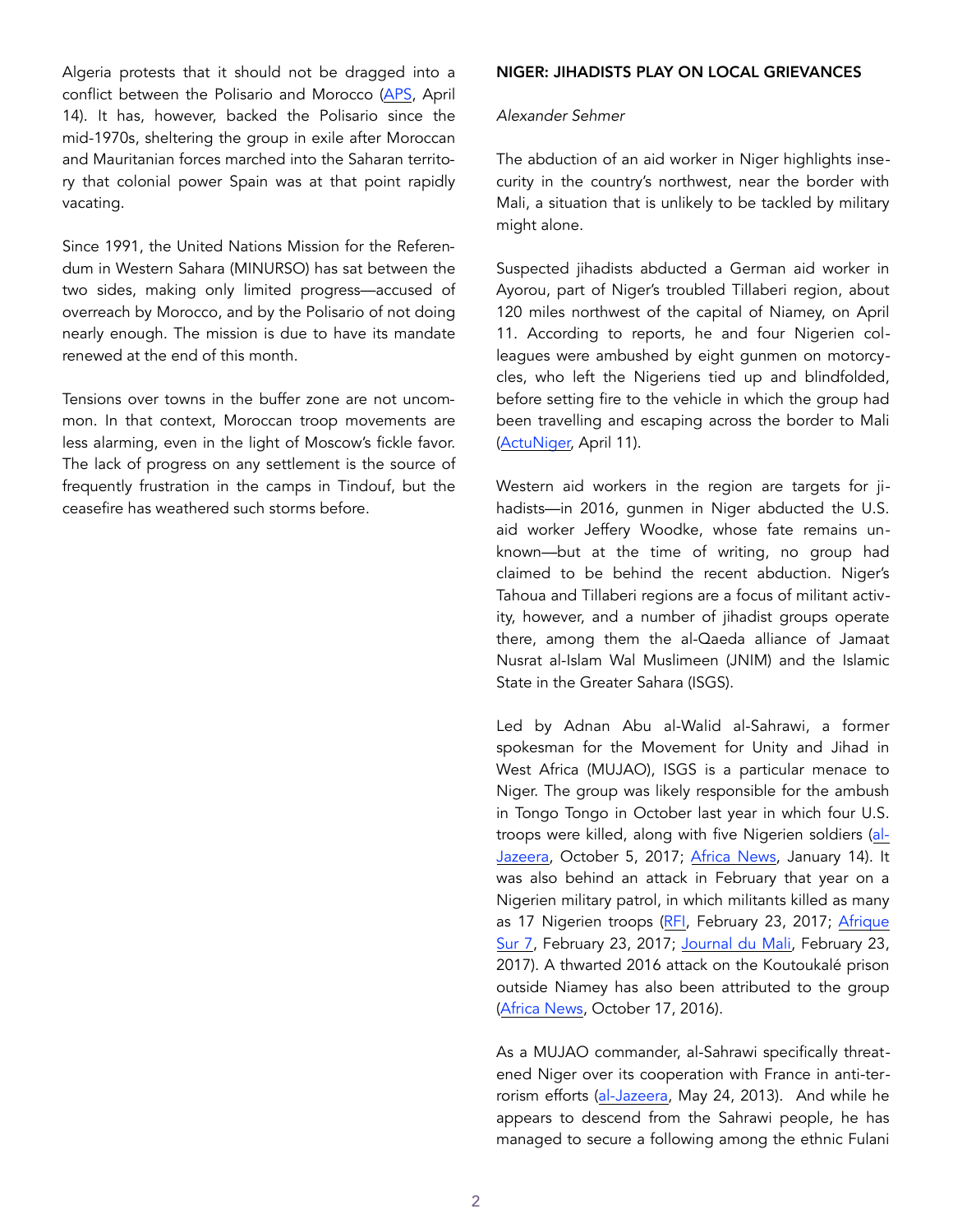(or Peul) in the Mali-Niger border area by tapping into local grievances. Local nomadic herdsmen, the Fulani among them, are left to fend off cattle raiders and complain of government repression, often under the guise of counter-terrorism operations. Al-Sharawi's relatively small jihadist group offers them some protection. Doundou Chefou, the suspected leader of the Tongo Tongo ambush, is an ethnic Fulani.

At the beginning of the year, Niger's President Mahamadou Issoufou pledged to strengthen his country's security forces to fend off the growing jihadist threat ([Afrique Sur 7,](https://www.afrique-sur7.fr/381150-niger-mahamadou-issoufou-veut-renforcer-son-armee-en-2018) January 2). That may help to address the continued instability in the Niger-Mali border region, but it will need to be combined with efforts to address local grievances and promote development.

# Jaysh al-Ayman: A 'Local' Threat in Kenya

#### *Sunguta West*

After a series of deadly attacks, Jaysh al-Ayman, an elite al-Shabaab unit formed about five years ago to carry out operations inside Kenya, has emerged as the deadliest terrorist cell in the East African nation. Although it started life in Somalia, the al-Qaeda affiliate's Kenya wing portrays itself as a local movement and has set up bases in the Boni forest, an expanse of woodland in Kenya's coastal Lamu County, which extends to the border with Somalia. It is from here the faction terrorizes villages and towns, and targets the police, the military and other government institutions ([Daily Nation](https://www.nation.co.ke/news/Dilemma-for-Garissa-herders-in-Boni-Forest/1056-4066854-nu3wl2z/index.html), August 22, 2017).

The faction is named after one of its top leaders, Maalim Ayman (a.k.a. Dobow Abdiaziz Ali), an ethnic Somali from Mandera County. [1] He was likely appointed to the role in the hope that having a Kenyan in charge of what is effectively al-Shabaab's Kenya wing would ease tensions. Details about Ayman are scarce, and his current role within the group is unclear. According to some reports, however, he continues to train the group's fighters in wilderness survival techniques ([The Star,](https://www.the-star.co.ke/news/2015/07/13/al-shabaab-unit-formed-to-cripple-kenya_c1166804) July 13, 2015).

## A Bloody Beginning

The unit's origins can be traced to the events on June 20, 2013, in Barawi, an ancient Somali coastal town, where differences within al-Shabaab boiled over. Barawi had become al-Shabaab's operational headquarters after it was forced out of the port of Kismayu by the Kenyan military—Kismayu had served as group's headquarters since it was established in 2006 ([The Standard,](https://www.standardmedia.co.ke/article/2001248735/why-raids-are-a-cause-for-worry-as-al-shabaab-changes-face) July 23, 2017). On June 20, Ahmed Abdi Godane, then al-Shabaab's emir, was concerned that members of the group's shura council were accusing him of adopting a murderous strategy that targeted civilians and were preparing to split away from the group.

Two years prior, in 2011, the African Union Mission in Somalia (AMISOM) had been strengthened by Kenyan troops. Concerned with how to keep his group intact in the face of an onslaught by a better-armed foe and desperate to reassert his authority, Godane ordered the Amniyat, the group's elite spy wing, to execute Ibrahim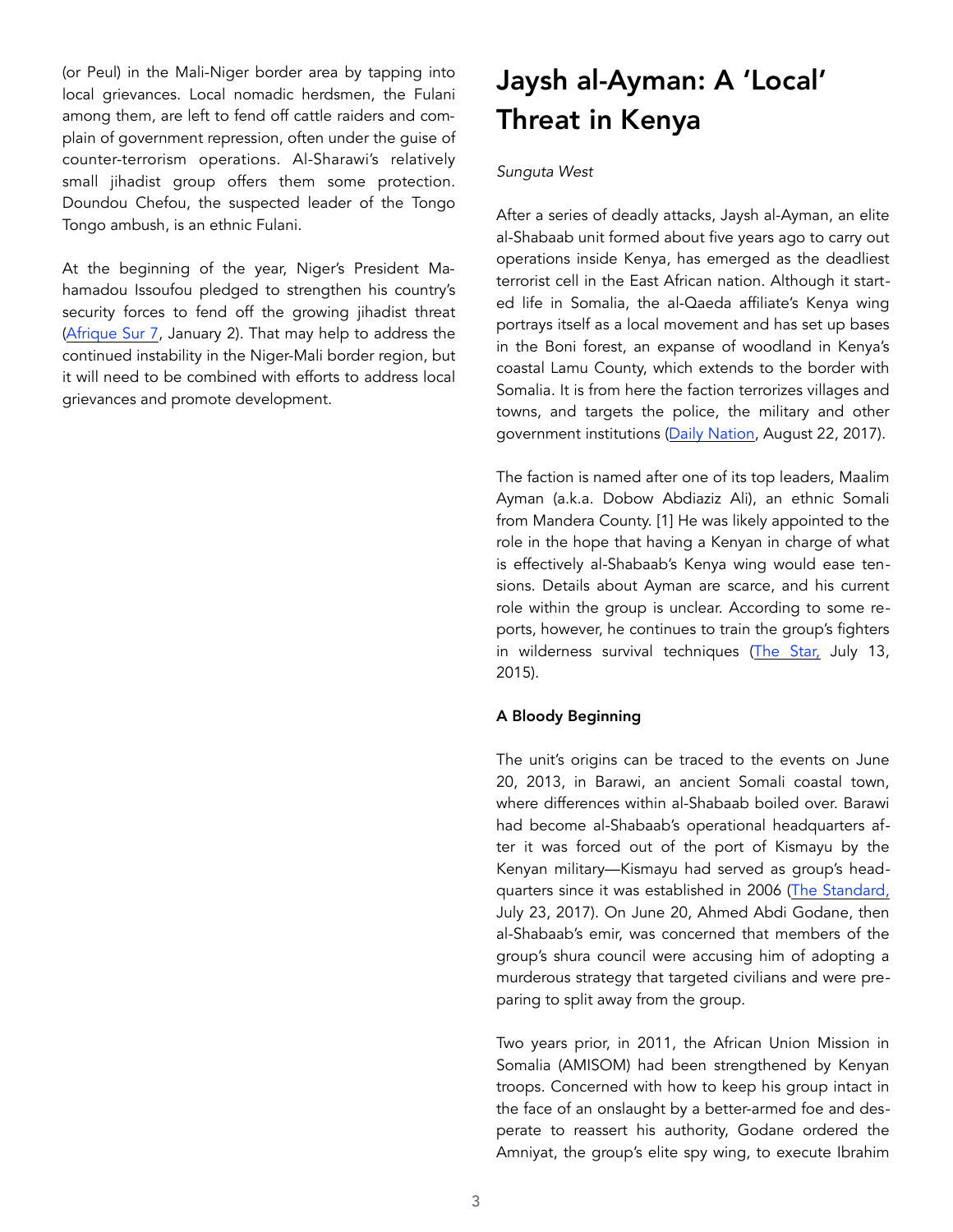al-Afghani, a member of al-Shabaab's shura council. Other shura members, among them Mukhtar Robow and Shaykh Dahir Aweys, were also targeted, but escaped and later defected to the Somali government.

In late 2013, following a strategy aimed at fighting a more effective asymmetrical war in Somalia and its neighbors, Godane unveiled two new wings of al-Shabaab—Jaysh al- Usra, which he directed at Ethiopia, and Jaysh al-Ayman, which would target Kenya, Uganda and Tanzania ([The Reporter,](https://www.thereporterethiopia.com/content/al-shabaab-no-longer-exclusively-somali-problem) August 20, 2016).

While Jaysh al-Usra failed to penetrate Ethiopia, Jaysh al-Ayman has seen success in Kenya. So much so, in fact, that although Kenyan security agencies launched the Operation Linda Boni (Operation "Protect Boni") in 2015 to flush the militants out of the forest, it has met with only limited success. The group has become a major headache for the Kenyan security services. Experts now question whether intelligence reports were ignored early on, allowing the group to securely embed itself in the area ([Daily Nation,](https://www.nation.co.ke/news/Agencies--ignored-intelligence-reports--on--Shabaab--/1056-4023478-12vodwo/index.html) July 20, 2017).

#### Attacks in Kenya

Jaysh al-Ayman has played a leading role in many of the recent major terrorist attacks in Kenya. Abdilatif Abubakar Ali, a commander with the group, is believed to have played a key role in planning and executing the 2013 Westgate Shopping Mall attack, which left 67 people dead ([The Star,](https://www.the-star.co.ke/news/2015/12/02/security-agents-say-missing-youth-have-joined-al-shabaab_c1248503%22%20%5Ct%20%22_blank) December 2, 2015). In June 2014, 50 heavily armed militants targeted the Mpeketoni area, killing 48 people, all non-Muslims, and killed another 29 in Hindi area, two weeks later. In June 2014, the militants descended on Lamu County, massacring nearly 100 people [Daily Nation,](https://www.nation.co.ke/news/mpeketoni-Lamu-gunfire-al-shabaab-terrorism/1056-2349860-10elxgcz/index.html) June 16, 2014; [Stan](https://www.standardmedia.co.ke/article/2000125005/gunmen-kill-48-in-mpeketoni-s-night-orgy-of-violence)[dard Digital,](https://www.standardmedia.co.ke/article/2000125005/gunmen-kill-48-in-mpeketoni-s-night-orgy-of-violence) June 17, 2014).

In neighboring Pandanguo, another town in Lamu, the militants carried out a different type of operation, putting away their guns and instead, since the area is predominantly Muslim, hoarding people into a mosque and preaching to them, before looting drugs, nets and mattresses from a nearby dispensary [\(The Standard](https://www.standardmedia.co.ke/article/2000127827/criminals-escape-with-6-guns-after-attacking-pandanguo-in-lamu/), July 11, 2014; [The Standard,](https://www.standardmedia.co.ke/article/2001248735/why-raids-are-a-cause-for-worry-as-al-shabaab-changes-face) July 23, 2017). In April 2015, al-Shabaab gunmen, who security experts say were linked to the faction, stormed Garissa University, killing 148 people, mainly Christian students, in the most deadly attack in Kenya since the 1998 Nairobi U.S. embassy bombing by al-Qaeda, in which more than 200 people were killed.

More recently, the faction was linked to the kidnapping of the late Mariam El-Maawy, a top Kenyan government official who was abducted by militants along the Mokowe-Mpeketoni road. El-Maawy was rescued by the Kenyan military and taken for treatment in South Africa, but died of her wounds in hospital three months later ([The Standard,](https://www.standardmedia.co.ke/article/2001255796/public-works-ps-mariam-el-maawy-dies-in-hospital-three-months-after-al-shabaab-attack) September 28, 2017).

Aside from these bloody, high-profile attacks, the group has planted Improvised Explosive Devices (IEDs) along parts of the lengthy and porous Kenya-Somali border and has killed numerous civilians, policemen and soldiers.

### Expanding Membership

Initially, Kenyans from the coastal region made-up the majority of Jaysh al-Ayman'. One of Jaysh al-Ayman's key commanders is Abdifatah Abubakar Abdi (a.k.a. Musa Muhajir), a Kenyan from the coast city of Mombasa (see [Militant Leadership Monitor,](https://jamestown.org/program/overseeing-al-shabaabs-kenyan-resurgence-the-ascendance-of-jaysh-al-ayman-commander-abdifatah-abubakar-abdi/) April 4). Muhajir has been on the radar of the Kenyan security services for some time, and the police say he is one of the militants responsible for the Lamu attacks ([Daily Nation,](https://www.nation.co.ke/news/Security-agencies-blame--new-outfit--for-terror-attacks-/1056-4016906-wpf3k7z/index.html) July 16, 2017; [Daily Nation,](https://mobile.nation.co.ke/news/List-of-men-wanted-for-terrorism/1950946-2674992-format-xhtml-ccc5igz/index.html) March 4, 2015).

In recent years, the group has grown to include Muslim converts from some of Kenya's non-Muslim communities, as well as foreign fighters ([The Standard,](https://www.standardmedia.co.ke/article/2001248735/why-raids-are-a-cause-for-worry-as-al-shabaab-changes-face) July 23, 2017). Among the foreign jihadists known to have joined the group was Malik Ali Jones, an American currently in jail in the United States. Another key foreign fighter is Ahmed Muller, a German citizen who uses several aliases, including Andreas Ahmad Khaled, Muller Martin Muller and Abu Nusaibah. The 42-year-old militant, who comes from Cochem, Germany, was allegedly seconded to al-Shabaab by its al-Qaeda affiliate in Pakistan in 2011 ([Daily Nation,](https://www.nation.co.ke/news/These-are-the-most-wanted-terror-suspects/1056-2758430-eedr8e/index.html) June 19, 2015; [Citizen TV,](https://citizentv.co.ke/news/police-release-photos-of-botched-lamu-attack-suspects-89550/) June 20, 2015).

Jones and Muller were identified after the killing of a British national, Thomas Evans, during an attempted attack on an army camp in the Buare area. In that failed attack, more than 10 al-Shabaab militants were killed while score of others fled with serious injuries. The group's commander, Issa Luqman Osman (a.k.a. "Shirwa"), was also killed. Although there are indications that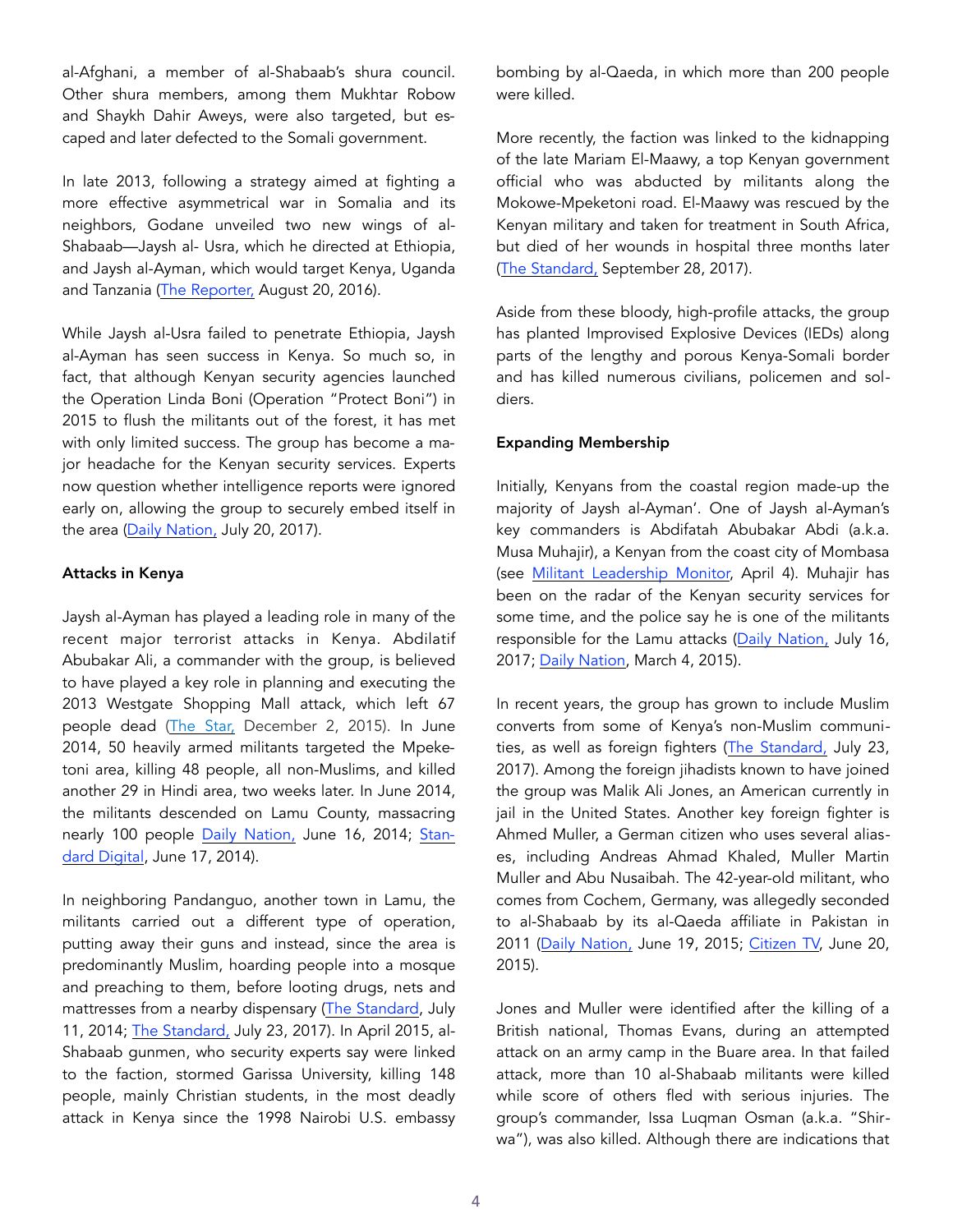a new leader has since emerged, it remains unclear exactly who has replaced him [\(The Standard,](https://www.standardmedia.co.ke/article/2000165983/slain-al-shabaab-commander-luqman-osman-was-a-graduate-from-uganda-says-family) June 17, 2015). Following the attack, the government released photographs of 38 militants believed to have taken part, including one of Muller.

Despite the efforts of the Kenyan security services, Jaysh al-Ayman continues to menace Kenyans in the Boni forest, and that threat appears set to grow more potent. In a recent al-Shabaab video, the group's spokesman Sheikh Ali Mahmoud Rage is seen speaking to foreign fighters graduating after attending a training camp in southern Somalia. In his speech, he calls on the Kenyan fighters among their ranks to become an "army" to "conquer" Somalia's neighbor.

*Sunguta West is an independent journalist based in Nairobi, Kenya.* 

## **NOTES**

[1] There are several variations of the group's names, often simply alternative spellings. It is variously referred to as: Jeysh Ayman, Jaysh Ayman, Jaysh Ayman al-Shabaab, Jaysh la Imani or Jaysh Ayman Majmo Ayman.

# Tackling the Roots of Uzbek Terror

### *Dana E Abizaid*

Uzbek nationals have carried out five major terrorist attacks across Europe and the United States since 2016, the most devastating of which occurred at Istanbul's Ataturk Airport, in June 2016, and the city's Raina Nightclub on New Year's Eve 2017. The attacks, respectively, left 41 and 39 people dead. Further attacks in the Swedish capital of Stockholm, St Petersburg, Russia and New York killed a total of 28 people.

Uzbekistan is the most populous nation of the former Soviet states of Central Asia, and it borders Afghanistan, as well as the strategically important nations of Tajikistan, Kazakhstan and Turkmenistan. Although little reported in the Western media, it has proved to be fertile ground for Islamic radicals since the collapse of the Soviet Union in 1991, due largely to a mixture of economic hardship and the harsh repression of religious and political dissent.

#### Resisting Repression

Uzbekistan's long serving authoritarian leader Islam Karimov died in 2016. His death ended a 25-year reign during which, intent on thwarting the influence of radical Islam emanating from Afghanistan, Karimov turned the nation into a repressive police state. Karimov began a crackdown on Islam in 1994 that culminated in 2005 in the Andijan tragedy, which some sources estimate left as many as 1,000 people dead. [1] However, a recent report by Colonel Jeffery Hartman, the former U.S. defense attaché to Uzbekistan, indicates that this number was likely closer to 200. [2]

Thousands of Uzbeks had gathered in Andijan's Babur Square, demanding bread, jobs and greater access to education. The government claimed the gathering had been instigated by armed anti-government elements from the Islamic Movement of Uzbekistan (IMU). According to witnesses, Uzbek security forces opened fire, indiscriminately killing women and children ([Gazeta.ru,](https://www.gazeta.ru/2005/05/13/oa_157456.shtml) May 13, 2005). The Andijan tragedy remains highly controversial: the Uzbek government maintains it acted against terrorists, while witnesses say security forces re-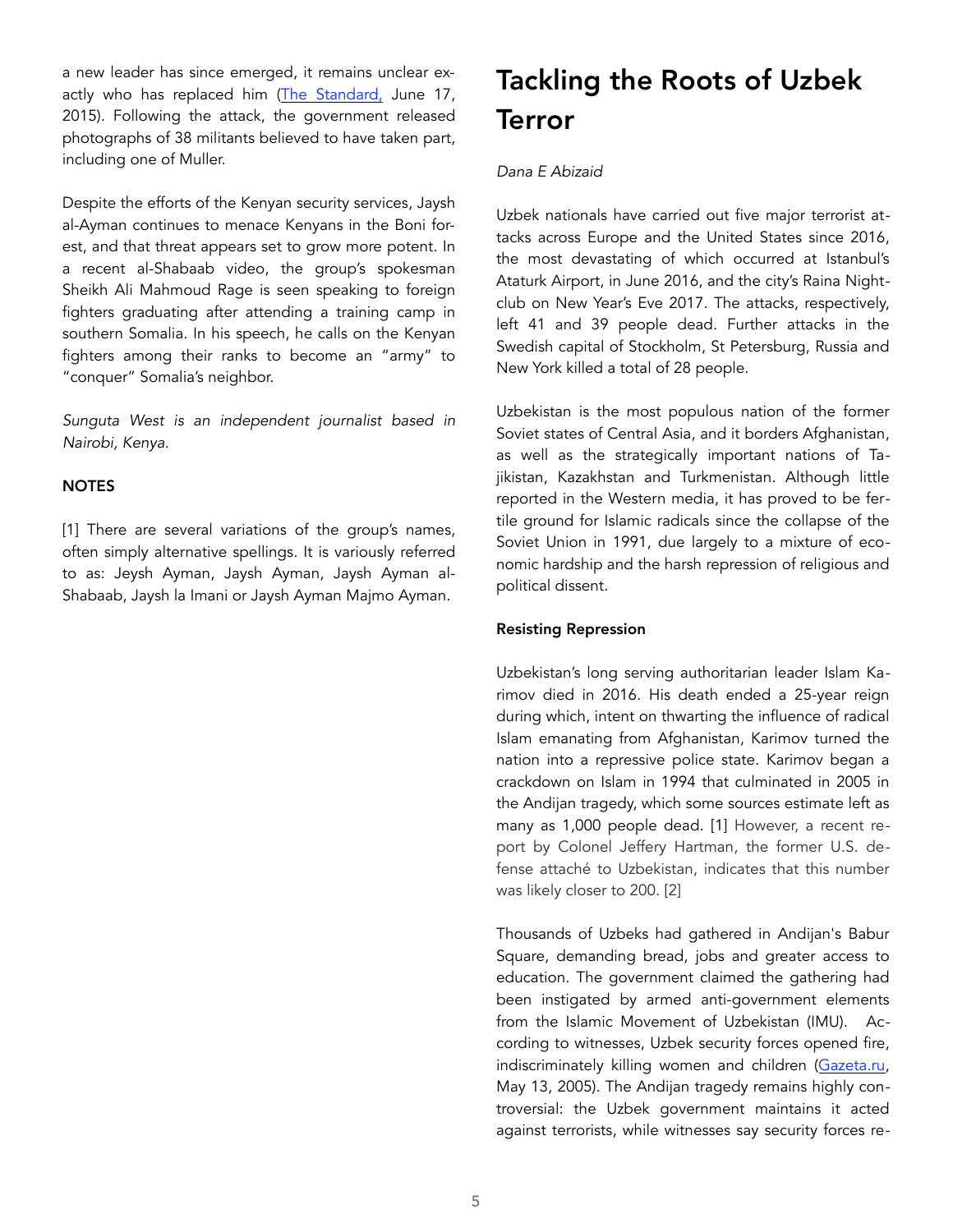pressed legitimate local voices calling for reform [\(Fer](http://www.fergananews.com/articles/3866)[gana.news](http://www.fergananews.com/articles/3866), July 12, 2005).

Uzbekistan's current leader, Shavkat Mirziyaev, has promised to address the repression of the past, stating that "it is necessary to reform the civil service institution, [and] introduce effective measures to combat corruption" [\(MoFA,](https://mfa.uz/en/press/news/2017/12/13523/) December 22, 2017). Thus far, however, there has been little action to match the rhetoric, and the danger remains that young Uzbeks, faced with repression and instability, will seek alternatives and become radicalized. Over the past quarter-century, many Uzbeks have been driven into the arms of jihadist groups—first into domestic organizations like the formerly Taliban-aligned IMU and now increasingly into the arms of Islamic State (IS).

The IMU's stated goal was to overthrow the Karimov regime and replace it with an Islamic caliphate. Its top military commander, Juma Namangani, honed his combat skills in the Soviet forces that invaded Afghanistan in the 1980s and in the civil war that broke out in Tajikistan in 1992. In 1998, he teamed up with the self-proclaimed preacher Tahir Yuldashev in the Fergana Valley to establish the IMU.

From bases in Afghanistan, the IMU made incursions into southern Kyrgyzstan and focused on reaching the Uzbek capital of Tashkent in 1999 and 2000. The late 1990s proved to be a high point for the group, however. Namangani was killed in a U.S. airstrike in Afghanistan in 2001, and Yuldashev was killed in fighting along the Afghan-Pakistan border, where his group had taken refuge, in 2009 [\(Central Asia-Caucasus Analyst](https://www.cacianalyst.org/publications/analytical-articles/item/7061-analytical-articles-caci-analyst-2001-11-21-art-7061.html), November 21, 2001; [Fergana.news,](http://enews.fergananews.com/news.php?id=1389) September 9, 2009).

At the height of their power, Namangani and Yuldashev relied on IMU militants who were battle-tested soldiers from the Soviet war in Afghanistan, the Tajik Civil War and the Chechen wars. The IMU funded its activities through the drug trade, using smuggling routes in Central Asia that tapped into the Russian and European markets. The breakdown of stability in northern Afghanistan and the potential for a Dagestani insurgency in Russia's southwest promise a return to this type of narco-terrorism in the region [\(The Moscow Times,](https://themoscowtimes.com/articles/dagestan-arrests-stifle-regions-leaders-russia-putin-60639) February 27). The beneficiaries of this will likely be Uzbek fighters with IS in Syria, who appear set to take the place of IMU as the standard bearer of Uzbek militancy [\(Central Asia-Caucasus Analyst](https://cacianalyst.org/publications/analytical-articles/item/13357-the-imu-is-extinct-what-new-for-central-asias-jihadis?.html), May 3, 2016).

Noah Tucker, editor of Registan.net, estimates there are 500-1,000 Uzbeks fighting for IS in Syria and Iraq. Most troubling is the presence of teenage boys fighting for IS, sometimes known as "Cubs of the Caliphate" ([al-](https://www.aljazeera.com/programmes/witness/2017/10/lion-cubs-isil-children-caliphate-171023104745430.html)[Jazeera,](https://www.aljazeera.com/programmes/witness/2017/10/lion-cubs-isil-children-caliphate-171023104745430.html) October 25, 2017). By some estimates, as many as 600 children serving in IS in the region, many conducting grizzly executions of prisoners. In a video released by IS on August 26, 2016, five young boys in military fatigues can be seen killing Kurdish fighters.

### A Troubled Region

At the very least, high-profile attacks by Uzbek nationals in Europe and the United States, as well as the abuse of Central Asian children by IS in Syria and Iraq, should turn the international spotlight on the conditions that push Uzbeks into extremism. Weak education, corruption, economic hardship and the severe repression of Islam leave many Uzbeks susceptible to extremist rhetoric that promises meaning and freedom in the form of jihad.

IS recruitment strategies work remarkably well in Uzbekistan and the neighboring countries of Central Asia, which have, for many years, faced similar economic and religious challenges. In her 2003 Congressional testimony, Fiona Hill, now President Donald Trump's National Security Council senior director for European and Russian affairs, stated that "repression and persecution exacerbate existing social and political problems, discredit regional governments domestically and internationally, and increase suspicion of official institutions among the population … It is not difficult to imagine that many moderate, non-religious dissidents would be driven to more extremist views by the intolerant policies of the Uzbek regime." [3]

Although it is likely the Uzbek security forces will continue to use repressive measures as they seek to tackle the jihadist threat, a more nuanced approach like that recommended by Fiona Hill in 2003 would likely have a greater chance of success. Absent such an approach, it is clear that Uzbeks and other Central Asians will continue to be radicalized at home and abroad, with dire consequences for the citizens of western capitals who understand little about this obscure but vital region.

*Dana E Abizaid has worked for twelve years in Central Asia and Turkey. Currently, he teaches history at the Is-*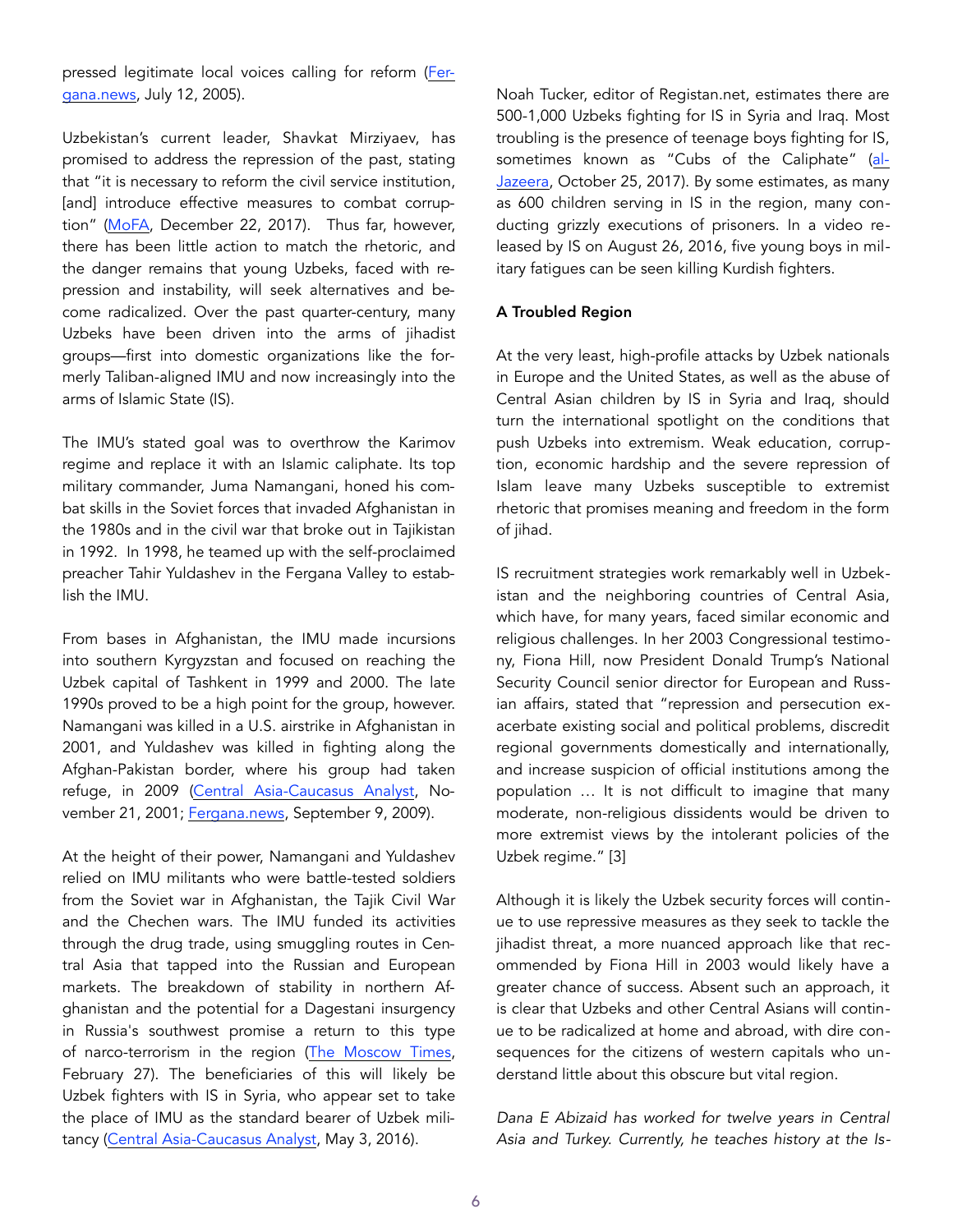*tanbul International Community School. He is Director of Studies for the Open Society Foundations' New Scholars Program. Follow him on Twitter at [@danaeabizaid](https://twitter.com/danaeabizaid%22%20%5Ct%20%22_blank).* 

## **NOTES**

[1] Uzbekistan. Class Dismissed: Discriminatory Expulsions of Muslim Students. Publication. Vol. 11. No. 12D, Human Rights Watch, 1998.

See: *[https://www.hrw.org/reports/1999/uzbekistan/](https://www.hrw.org/reports/1999/uzbekistan/uzbek-02.htm) [uzbek-02.htm](https://www.hrw.org/reports/1999/uzbekistan/uzbek-02.htm)*

[2] Hartman, Jeffry W. *The May 2005 Andijan Uprising: What We Know*. Publication. Central Asia-Caucasus Institute & Silk Road Studies Program, Johns Hopkins University-SAIS, 2016.

See: http://isdp.eu/content/uploads/2016/06/2016- Hartman-the-May-2005-Andijan-Uprising-What-We-Know.pdf

[3] See Fiona Hill's testimony the House Committee on International Relations Subcommittee on the Middle East and Central Asia ([Brookings Institution,](https://www.brookings.edu/wp-content/uploads/2016/06/20030723-1.pdf) 23 July 2003).

# The UAE's Divisive Strategy in Yemen

## *Kelly F. Thornberry*

Yemen has become a major battleground for the United Arab Emirates (UAE). The UAE provides the second largest force in the Saudi-led military coalition fighting in the country. While the coalition came about to halt the advances of the Iran-backed Houthi rebels, however, the UAE has since focused on its own agenda.

By backing certain warring parties, the UAE hopes to confront both the Shia Houthi rebels, backed by Iran, and tackle the Sunni Muslim Brotherhood. Further, the UAE's strategy not only aims to address the perceived threat of the Muslim Brotherhood across the Middle East and North Africa region (MENA), but it also reflects Abu Dhabi's aspirations for greater geopolitical influence in the region.

Shia Iran, which has a long-standing territorial dispute with the UAE, remains a rival regional power that represents a threat to the Sunni Arab monarchies, especially Saudi Arabia and the UAE. Meanwhile, the UAE is also dedicating more resources to its confrontation with the Muslim Brotherhood and its political outfit in Yemen the al-Islah party.

## Aden Clashes

For the UAE, Yemen is increasingly a space where it is extending its power, working with local partners—notably southern secessionists and remnants of the regime of the late president Ali Abdullah Saleh—at the expense of the internationally recognized government.

The UAE's strategy to raise its geopolitical standing includes a very significant naval dimension, and Abu Dhabi has moved to seize more control of strategically important shipping routes.

The main justification for the coalition's intervention was to shore up Yemen's internationally recognized government in the face of the Houthi rebels. Nevertheless, recent developments indicate that the UAE favors supporting alternative partners, most significantly the southern secessionists of the Southern Transitional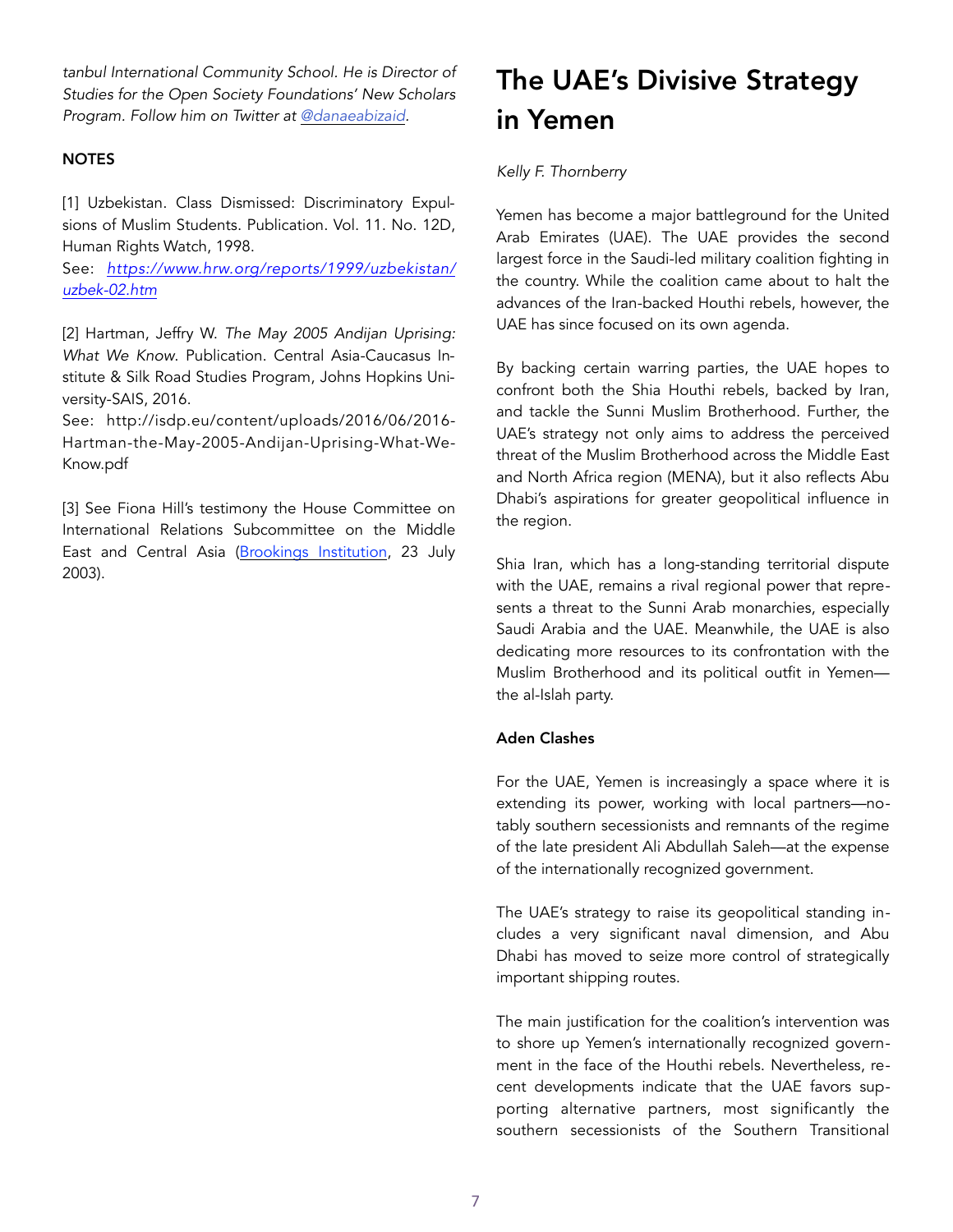Council (STC), and the remnants of Saleh's General People's Congress (GPC).

The government, albeit weak and dysfunctional, has been an important partner for the Saudi-led coalition. However, on January 28, UAE-backed STC forces launched an operation to capture and control the city of Aden. The port city is the seat of Yemen's beleaguered government—while President Abd-Rabbuh Mansour Hadi lives in Saudi Arabia, the cabinet, headed by Prime Minister Ahmed Obeid Bin Daghr, still resides there.

Neither Hadi nor Bin Daghr are members of the Muslim Brotherhood's al-Islah party, but government institutions and the military are dominated by al-Islah's members and allies. In the eyes of the UAE, that represents a threat at least equal to, and probably now greater than, the Shia Houthis. As a consequence, the STC attacked government positions in the city and demanded Bin Daghar's removal.

The uprising was brought to an end by Saudi-UAE mediation in February. Though Bin Daghr kept his position, the STC, led by general Aidarus al-Zoubaidi, gained significant areas of control in the city ([al-Arabiya](https://www.alarabiya.net/ar/arab-and-world/yemen/2018/01/30/%25D8%25A7%25D9%2584%25D8%25AF%25D8%25A7%25D8%25AE%25D9%2584%25D9%258) January 30; [sabq.org](https://sabq.org/YGdgWk), February 1).

#### The UAE's Priorities

The UAE has always considered the Muslim Brotherhood to be a national security threat. In the 1990s and early 2000s, tensions existed between the government and the Brotherhood, and crackdowns on Emirati members of the movement resulted in hundreds of arrests. After the wave of Arab Spring protests across the MENA region in 2011, the UAE grew even more concerned about the group.

Despite the UAE's population enjoying one of the world's highest living standards and generous government subsidies and welfare payments, members of the Emirati branch of the Muslim Brotherhood called for more reform and more rights. The government's response was to arrest five Brotherhood members and charge them with offending the ruler [\(al-Khaleej al-](https://medium.com/thenewkhalij/%25D8%25A7%25D9%2584%25D8%25A5%25D8%25AE%25D9%2588%25D8%25A7%25D9%2586-%25D8%25A7%25D9%2584%25D9%2585%25D8%25B3%25D9%2584%25D9%2585%25D9%2588%25D9%2586-%25D9%2588%25D8%25A7%25D9%2584%25D8%25AF%25D9%2588%25D9%2584%25D8%25A9-%25D9%2581%25D9%258A-%25D8%25A7%25D9%2584%25D8%25A5%25D9%2585%25D8%25A7%25D8%25B1%25D8%25A7%25D8%25AA-%25D9%2582%25D8%25B)[Jadeed](https://medium.com/thenewkhalij/%25D8%25A7%25D9%2584%25D8%25A5%25D8%25AE%25D9%2588%25D8%25A7%25D9%2586-%25D8%25A7%25D9%2584%25D9%2585%25D8%25B3%25D9%2584%25D9%2585%25D9%2588%25D9%2586-%25D9%2588%25D8%25A7%25D9%2584%25D8%25AF%25D9%2588%25D9%2584%25D8%25A9-%25D9%2581%25D9%258A-%25D8%25A7%25D9%2584%25D8%25A5%25D9%2585%25D8%25A7%25D8%25B1%25D8%25A7%25D8%25AA-%25D9%2582%25D8%25B), November 25, 2016).

Faced with what appeared to be the growing appeal of the Muslim Brotherhood throughout the MENA region manifested in the group winning elections in Egypt, Tunisia and Libya—the UAE set in motion an anti-Brotherhood strategy opting to support any viable force that confronted the group.

This intensified after Saudi Arabia, the UAE, Egypt and Bahrain cut diplomatic ties and imposed sanctions on Qatar, accusing their Gulf neighbor of supporting the Muslim Brotherhood. Qatar denies supporting the group, but unlike its accusers does not ban the organization and believes it should be included in political processes around the region. It has supported Brotherhood-led governments elected in Egypt and Tunisia, as well as backing Brotherhood-linked factions in Libya and Syria.

With Qatar under pressure, the UAE aims to weaken the Muslim Brotherhood across the region. Both Saudi Arabia and the UAE support the military government of General Abdel Fattah el-Sisi in Egypt, which removed the Brotherhood's Mohammed Morsi from power and cracked down on the Egyptian branch of the group, the oldest and strongest in the MENA region.

The situation in Yemen, however, is more complicated. The UAE could not exclude the Brotherhood's al-Islah party as it was a powerful component in the opposition, and had been central to the protest movement that in 2012 brought an end to then-President Saleh's 32-year reign. However, the UAE supported politicians who occupied senior positions in post-Saleh Yemen, the most prominent among them being former prime minister Khalid Bahah who had been minister of oil under Saleh between 2006 and 2008 and had a reputation as a reformer [\(arabi21.com,](http://arabi21.com) April 29, 2017). [1]

## Allies Divided

Saudi Arabia, by contrast, is committed to supporting the Hadi government as part of the deal that led to Saleh's removal and exempts al-Islah from its classification of the Muslim Brotherhood as a terrorist organization. In the wake of the Aden clashes, the difference between the strategies of Saudi Arabia and the UAE has become clearer. While Saudi Arabia leads the coalition and commands the largest force within it, the UAE has moved more quickly to influence internal Yemeni dynamics for its own interests.

The division between Saudi Arabia and the UAE over Yemen can be traced to Hadi's decision last year, made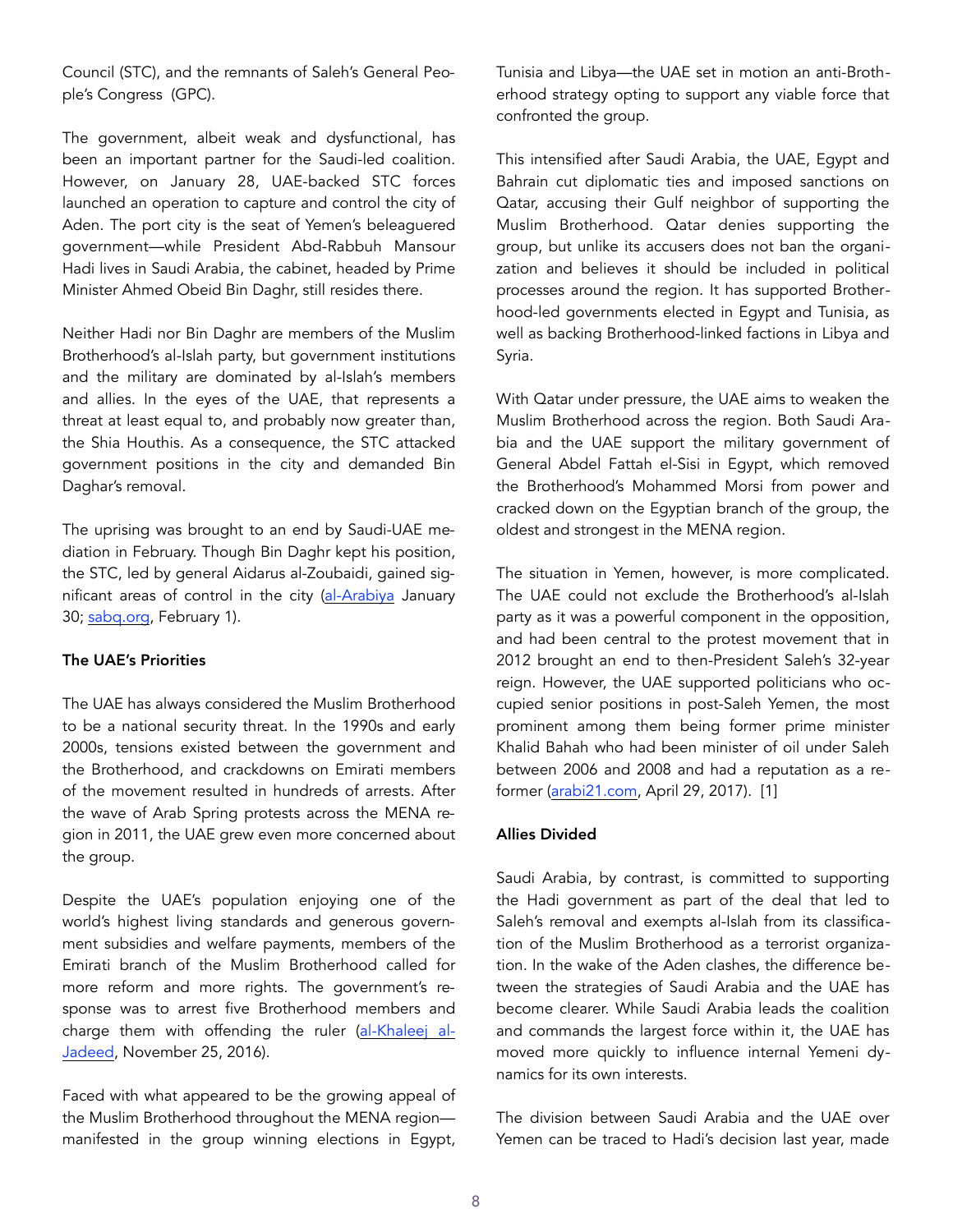from his base in Saudi Arabia, to replace the UAEbacked Prime Minister Bahah with rival Bin Dhagar. Hadi also elevated General Ali Muhsin al-Ahmar, an ally of al-Islah and once Saleh's lieutenant, and appoint him vice president, another position that Bahah had previously held.

While Saudi Arabia did not necessarily support Hadi's decisions, neither did it oppose them. The UAE, however, condemned the move and embarked on a strategy that aimed to break the alliance between the Houthis and Saleh, deciding the latter would be the best hope of defeating the Houthis in northern Yemen. Meanwhile, in the south, the UAE also supported the formation of the STC ([Sky News Arabia,](https://www.skynewsarabia.com/middle-east/950643-%D8%AA%D8%B8%D8%A7%D9%87%D8%B1%D8%A7%D8%AA-%D8) May 21, 2017).

Saleh made his move in December and turned against the Houthis. However, his uprising in Sana'a failed, and his former Houthi allies killed him [\(al-Jazeera](http://www.aljazeera.net/news/arabic/2017/12/4/%25D9%2585%25D9%2582%25D8%25AA%25D9%2584-%25D8%25B9%25D9%2584%25D9%258A-%25D8%25B9%25D8%25A8%25D8%25AF-%25D8%25A7%25D9%2584%25D9%25), December 4, 2017). The UAE quickly embraced his nephew, Brigadier General Tariq Saleh, the head of Saleh's protection force, and offered him a refuge in the south. With the support of the UAE, Tariq Saleh is now building a fighting force with the intention of taking on the Houthis in the north (see [Militant Leadership Monitor,](https://jamestown.org/program/raising-salehs-flag-southern-yemen-brigadi) February 7; [al-Jazeera](http://www.aljazeera.net/encyclopedia/icons/2018/2/5/%D8%B7%D8%A7%D8%B1%D9%82-%D8%B5%D8%A7%D9%84%D8%AD-%D8%B9%D8%B3%D9%83%D8%B1%D9%8A-%D9%8A%D9%85%D9), February 8).

The STC's Aden operation occurred a few weeks after the failed Sana'a uprising. The southern secessionists and Saleh's supporters, enemies for 25 years, are now signaling they are open to cooperation and building a strategic alliance. [2] This remarkable shift, and the alliance of these two actors, demonstrates just how complex the conflict in Yemen has become.

The southern secessionists of the STC and Saleh's supporters had both received support from Shia Iran, but have come to also enjoy the support of Sunni Arab countries opposed to Tehran. The leaders of both groups now spout anti-Iranian rhetoric and claim their strategies are part of a pan-Arab effort led by Saudi Arabia and the UAE.

#### Hidden Agendas

Outside of Yemen, the UAE has also moved to extend its presence and influence around the Bab al-Mandab strait. In addition to its naval bases in Asab, Eritrea, and Barbara, in the de facto state of Somaliland, the UAE also controls the Yemeni island of Socotra. Yemeni critics of the UAE now openly accuse it of being a colonial force pursuing an agenda to dominate the Bab al-Mandab area ([noonpost.org,](https://www.n) May 3, 2017).

At the same time, the UAE is accused of wanting to prevent Aden from returning to its "golden age"—in the 1950s, it was one of the busiest harbors in the world, second only to New York—and becoming a rival to Dubai. [3] The UAE denies the claims, but its influence in Yemen, especially in the south, and its naval deployments has put it in a strong strategic position [\(Yemen](http://www.yemenmonitor.com/Details/ArtMID/908/ArticleID/238)  [Monitor,](http://www.yemenmonitor.com/Details/ArtMID/908/ArticleID/238) March 26).

Yemen is a difficult country when it comes to political and military alliances. Its modern history is a litany of civil wars and shifting alliances. From Hadhramaut to Aden, the UAE is supporting local militias and has secured a network of alliances and local partners in various southern Yemeni provinces.

While the tribes have been historically influential in the politics of northern Yemen, the political allegiances in the south are typically formed along provincial lines. Aware of these dynamics, the UAE supported General al-Zubaidi to assume the leadership of the STC. Al-Zubaidi comes from the province of al-Dhala. He and many military officers and local leaders from his home province and neighboring Lahij have deep-rooted feuds with their peers in President Hadi's home province of Abyan.

Another important STC faction is led by the preacher Hani Bin Buraik, who was fired from his cabinet post by President Hadi in April 2017 in a move aimed at curtailing the UAE's influence in Yemen. He has attracted Salafists away from al-Qaeda in the Arabian Peninsula (AQAP), but his Islamist credentials have also been important in the confrontation with al-Islah ([Sasa Post,](https://www.sasapost.com/yemen-united-arab-emirates-hani-) November 2, 2017.)

#### Divide and Conquer

Abu Dhabi has used its proxies to great effect, succeeding in driving AQAP out of the city of al-Mukalla, the provincial capital of Hadhramaut, in 2016 ([ME Online,](http://w) April 24, 2016). Yet the militias are accused of human rights violations and have significantly weakened the power of President Hadi's government, on whose side the Saudi-led coalition is supposedly intervening ([al-](http://www.aljazeera.net/encyclopedia/military/2017/7/5/%25D9%2585%25D8%25A7%25D8%25B0%25D8%25A7-%25D8%25AA%25D8%25B9%25D8%25B1%25D9%2581-%25D8%25B9%25D9%2586-%25D8%25A7%25D9%2584%25D9%2586%25D8%25AE%25D8%25A8%25D8%25A9-%25D8%25A7%25D9%2584%25D8%25AD%25D8%25B6%25D8%25B1%25D9%2585%25D9%258A%25D8%25A9-%25D8%25A7%25D9%2584%25D8%25AA%25D9%258A-%25D8%25AA%25D)[Jazeera,](http://www.aljazeera.net/encyclopedia/military/2017/7/5/%25D9%2585%25D8%25A7%25D8%25B0%25D8%25A7-%25D8%25AA%25D8%25B9%25D8%25B1%25D9%2581-%25D8%25B9%25D9%2586-%25D8%25A7%25D9%2584%25D9%2586%25D8%25AE%25D8%25A8%25D8%25A9-%25D8%25A7%25D9%2584%25D8%25AD%25D8%25B6%25D8%25B1%25D9%2585%25D9%258A%25D8%25A9-%25D8%25A7%25D9%2584%25D8%25AA%25D9%258A-%25D8%25AA%25D) July 5, 2017).